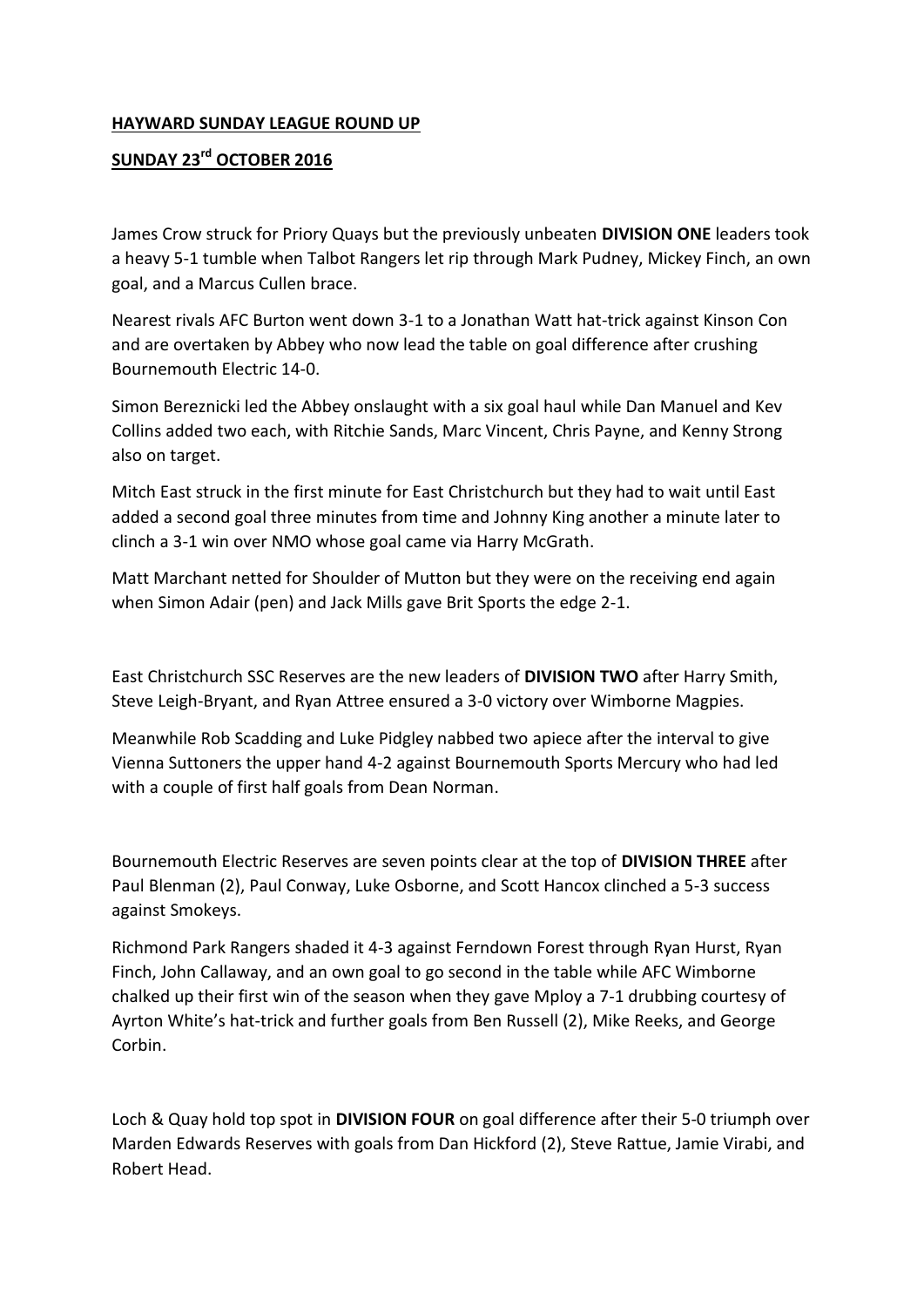Second placed West Howe maintained their perfect record when Ellis George, Jordan Whittle, and Ritchie Whiting ensured a 3-1 success against Boscombe Celtic who replied through Anthony Shaughnessey.

Chris Tuvey scored the vital goal in AFC Burton Reserves' 1-0 win over Vienna Suttoners Reserves while Jordan Williams and Carl Bartlett earned Scott V a 2-2 draw with Rossmore Mavericks.

Christchurch Starre doubled their points total in **DIVISION FIVE** when they walloped Morden 6-0 thanks to Ashley Parratt's hat-trick and further goals from Jordi Gentle, Ed Farwell, and Anthony Brandreth.

Vienna Suttoners A join **DIVISION SIX** leaders Poole Borough UAB Reserves on 18 points after sweeping Parkstone Athletic aside 5-2 thanks to Teddy Hills, Will Stone, Tyrrell Sampson, Ross Singleton, and an own goal.

James Horvath's hat-trick proved decisive when Longfleet doubled their points total with a 4-3 win over Tower Park. Kane Darbinson was the other Longfleet marksmen with Park replying through Phil Maidment and a couple of goals from substitute William Mills.

## **M.A.HART CUP COMPETITIONS ROUND UP - SUNDAY 23rd OCTOBER 2016**

Division Two high flyers Poole Borough UAB extended their unbeaten run into the **M.A.HART IN-EXCESS CUP** when Lee Green (2), Frankie White, and Kyle Spyers ensured a 4- 0 first round victory over Rushmere.

Matt Aragones' hat-trick for Magpies was to no avail when Tradecost Wimdows upended them 5-3 thanks to Danny Cook, Scott Logan, Kelly Barth, and a couple of goals from Ben Bosley.

Peter Richmond-Cole and Alistair Garard both bagged hat-tricks in AFC Stourvale's 9-0 thrashing of Shamrock with Jake Cuddy, Alex Young, and Adam Jenkins adding one each.

Jamie Cooper and Dec Thomas grabbed two each when Dorset Soldier put Poole Wanderers to the sword 7-3 with the other goals coming from Aiden Turner, Shane Orchard, and Hayden Clarke.

JP Morgan ousted Bournemouth Athletic 4-1 through Ryan Roberts (2), Elliott Guest, and an own goal while Dan Molyneaux, Lee Milton, Charlie Ruck, and Mohammed Al Rawas gave Marden Edwards a 4-2 success against AFC Fiveways.